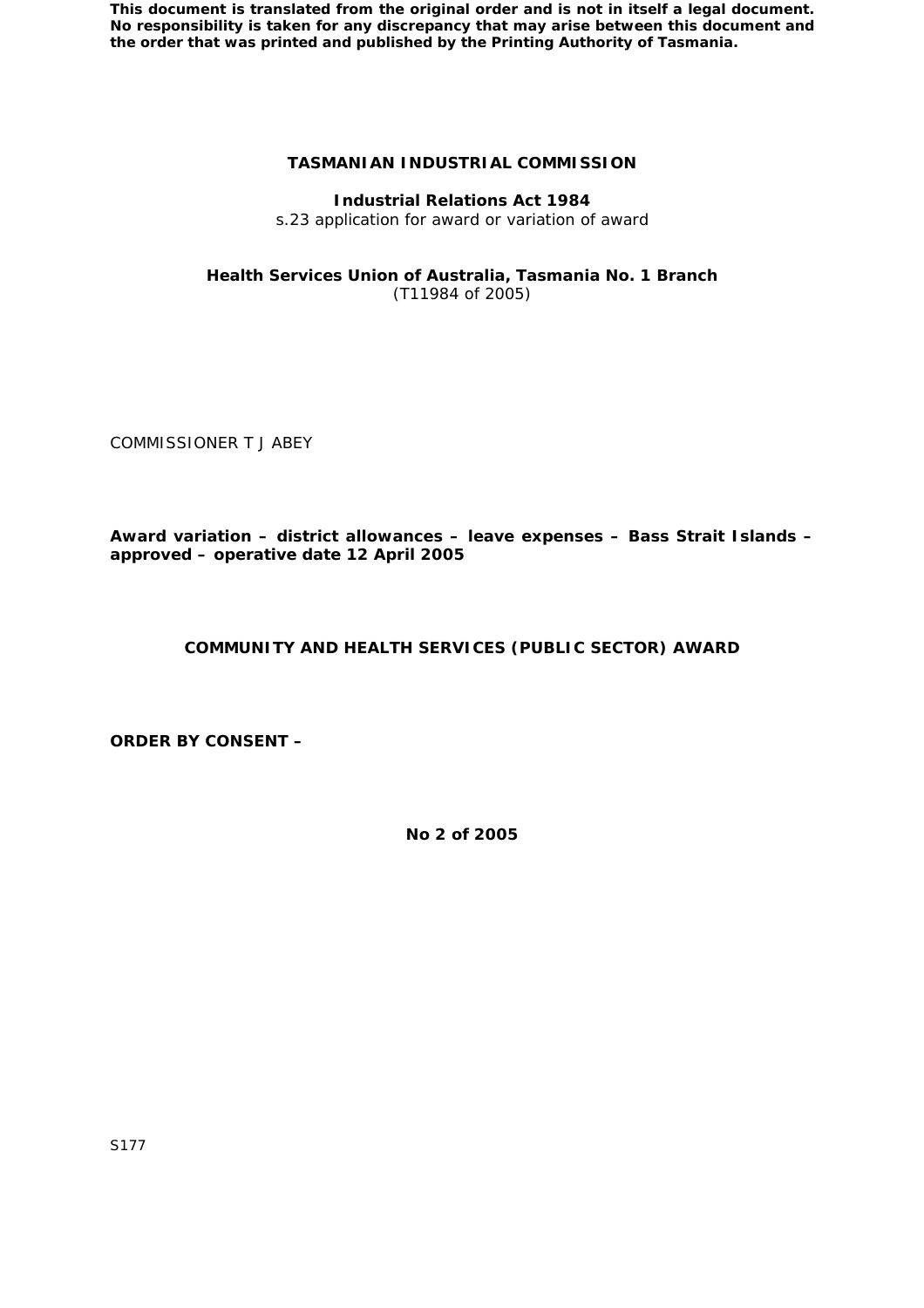AMEND THE **COMMUNITY AND HEALTH SERVICES (PUBLIC SECTOR) AWARD** IN THE FOLLOWING MANNER:

## **1. By deleting from Clause 11 – Allowances, subclause (b) – District Allowance, and inserting in lieu thereof the following:**

#### **"11. ALLOWANCES**

- …
- (b) District Allowance
	- (i) The purpose of this general allowance is to compensate for excess costs necessarily incurred by an employee living in an isolated area and without limiting the foregoing includes partial reimbursement for STD, freight, fuel and depreciation costs.
	- (ii) Where an employee is stationed in one or other of the following districts, the employee shall be paid an allowance in accordance with the following rates:
		- (1) Category R Remote locations approved as such by the Tasmanian Industrial Commission including Bass Strait Islands, Maria Island and Bruny Island:

|     |                                                               | Rate per<br>Annum |
|-----|---------------------------------------------------------------|-------------------|
| (A) | Person with dependant relatives residing<br>with the employee | 2988.00           |
| (B) | Other (no dependants)                                         | 1494.00           |

(2) Category B – Location under the Commonwealth Taxation Zone B prescription:

|     |                                                               | Rate per<br>Annum |
|-----|---------------------------------------------------------------|-------------------|
| (A) | Person with dependant relatives residing<br>with the employee | 1494.00           |
| (B) | Other (no dependants)                                         | 747.00            |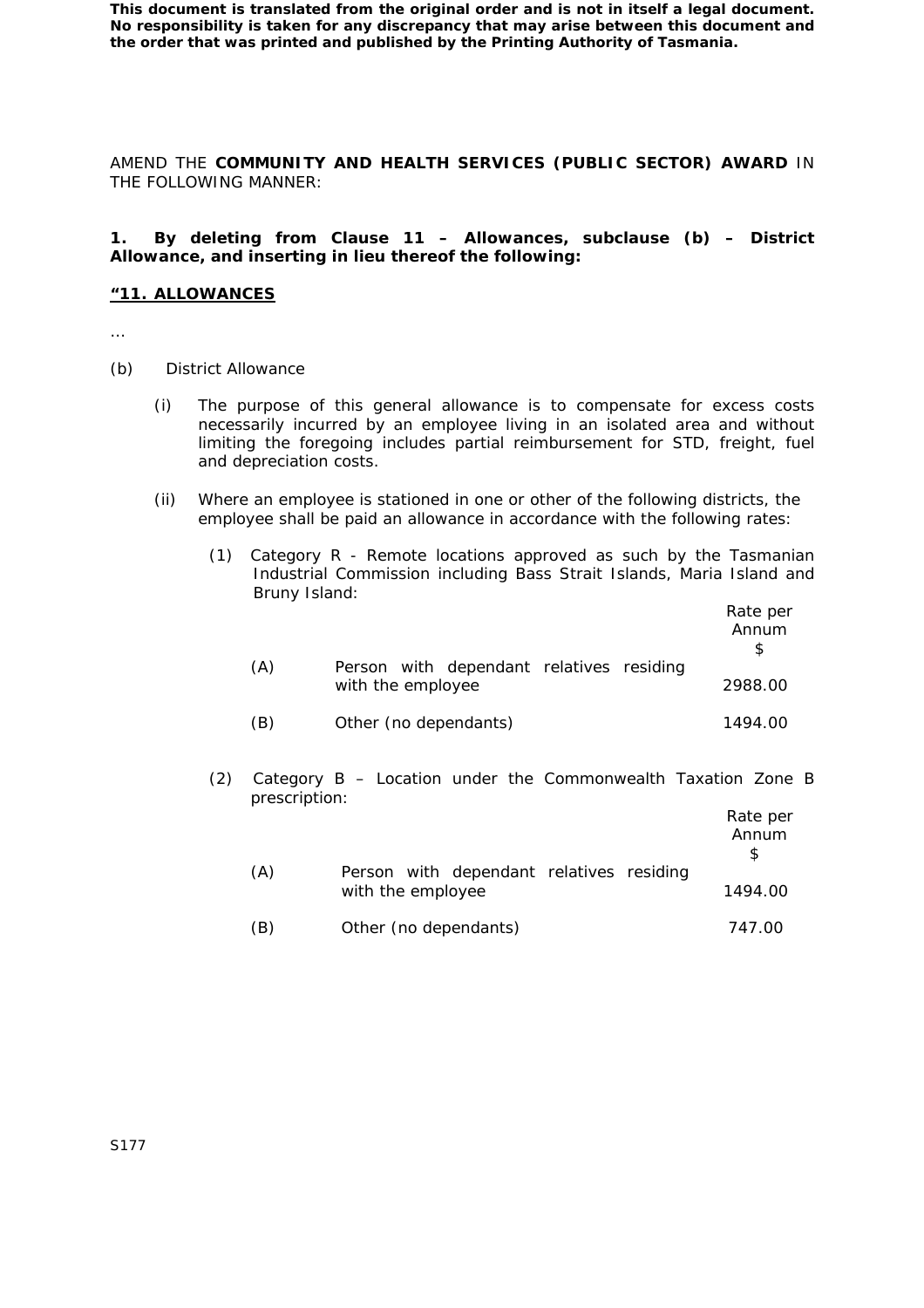> (3) Category S – Special locations as may be approved by the Tasmanian Industrial Commission

|     |                                          | Rate per<br>Annum |
|-----|------------------------------------------|-------------------|
| (A) | Person with dependant relatives residing |                   |
|     | with the employee                        | 747.00            |
| (B) | Other (no dependants)                    | 373.00            |

**PROVIDED** that an employee who has dependants residing with the

employee shall be regarded as an employee without dependants if their partner or spouse, of entitlement arising from employment, is in receipt of a district allowance.

…"

## **2. By deleting Clause 22 – Leave Expenses – Bass Strait Islands, and inserting in lieu thereof the following:**

# **"22. LEAVE EXPENSES - BASS STRAIT ISLANDS**

Where an employee is stationed on the Bass Strait Islands and enters upon leave of absence the employee shall, three times in every year, be paid the return fare reasonably incurred by the employee for themselves or for any dependant member of their family resident on the Bass Strait Islands, travelling from their station to the nearest seaport or airport on the mainland of this State. Such travel shall include travel via Melbourne when such indirect travel is the most expedient means of travelling to or returning from the nearest seaport or airport on the mainland of this State.

## **PROVIDED** that:

- (a) an employee may in substitution for travel to the nearest seaport or airport in this State, travel to any other seaport or airport in this State or to Melbourne;
- (b) for the purpose of obtaining medical or dental treatment for an employee or dependant member of their family resident on the Bass Strait Islands an employee shall by way of reimbursement be paid the return fare reasonably incurred for travel from the employee's station to the nearest centre in this State, or to Melbourne, whereat such treatment can be obtained. Such reimbursement shall be in substitution for one or both of the return airfares for the person concerned, more particularly set forth in this paragraph;
- (c) the above entitlement is not cumulative, each year standing alone;